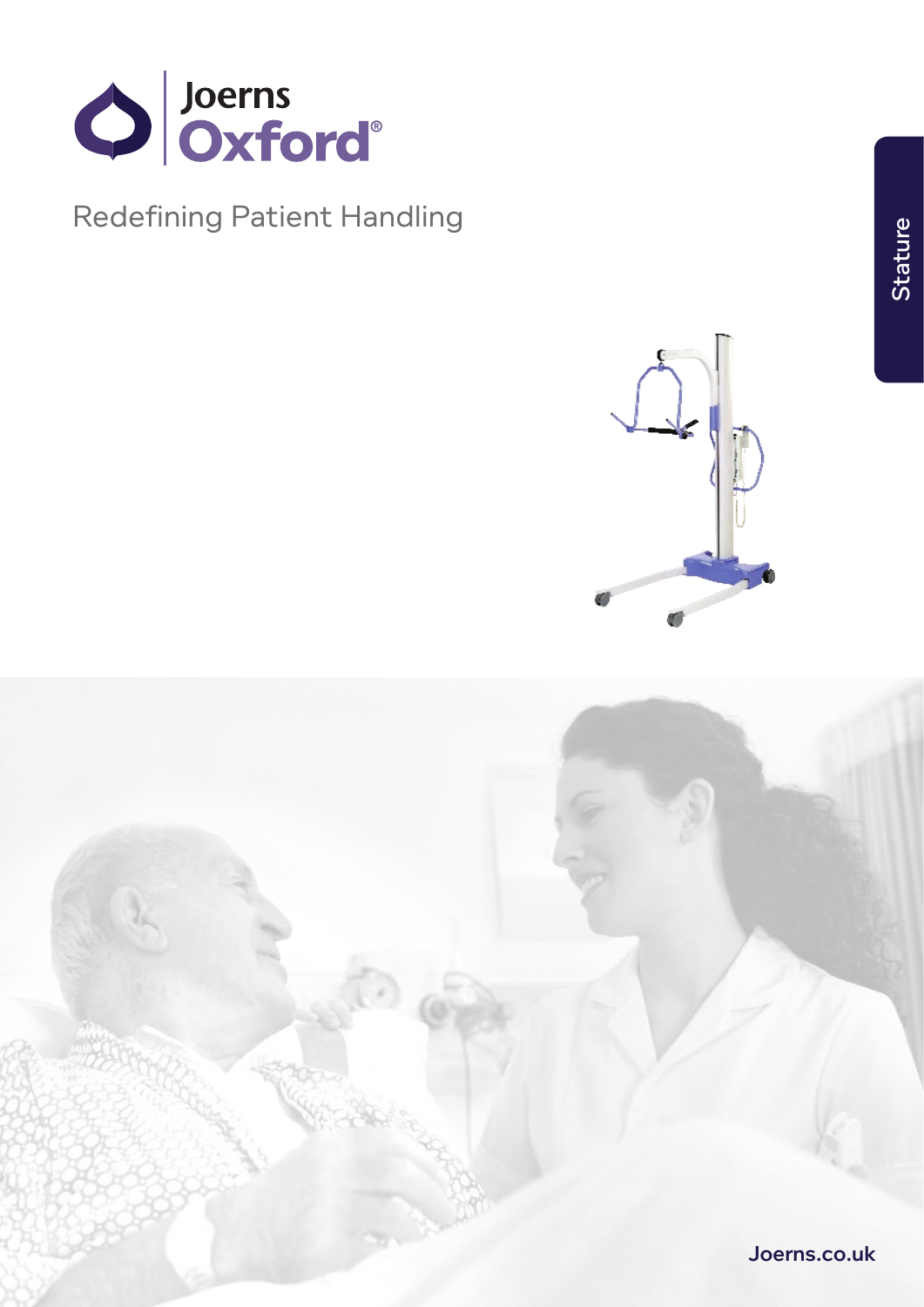

The Oxford® Stature is a vertical patient lift, recognising the true needs of the modern care environment. With an extensive lifting range, the Stature copes easily with even the most demanding of patient handling situations. Careful attention to product design ensures correct ergonomic usage, protecting both the patient and caregiver from injury.

#### Key Features

- Safe Working Load 227kg / 35st / 500lbs
- n Outstanding lifting range (390mm 1550mm)
- Ergonomic design considerations
- Powered leg positioning
- Interchangeable spreader bar/cradle configurations
- Stretcher and digital weigh-scale options





# Outstanding lifting range

The Stature's incredible lifting range ensures it can cope easily with the most critical of transfers, particularly in acute/institutional environments where variable height beds and special lift mattresses may be encountered. Examples include:

- Chair to chair transfers
- Bed to chair transfers
- Floor to chair transfers
- Chair to bath transfers

## Securi3 Sling Clip System

The 4-point positioning cradle (standard option) enables the carer to re-position the patient simply by rotating the cradle (and patient) into a fully seated or reclined orientation.

In combination with Oxford's unique 'Securi3' sling attachment system you can be assured that patient safety is not compromised. The Securi3 system ensures that no inadvertent detachment occurs, once the sling clip has been attached to the cradle. This guarantees that each transfer is achieved safely and efficiently, each and every time.

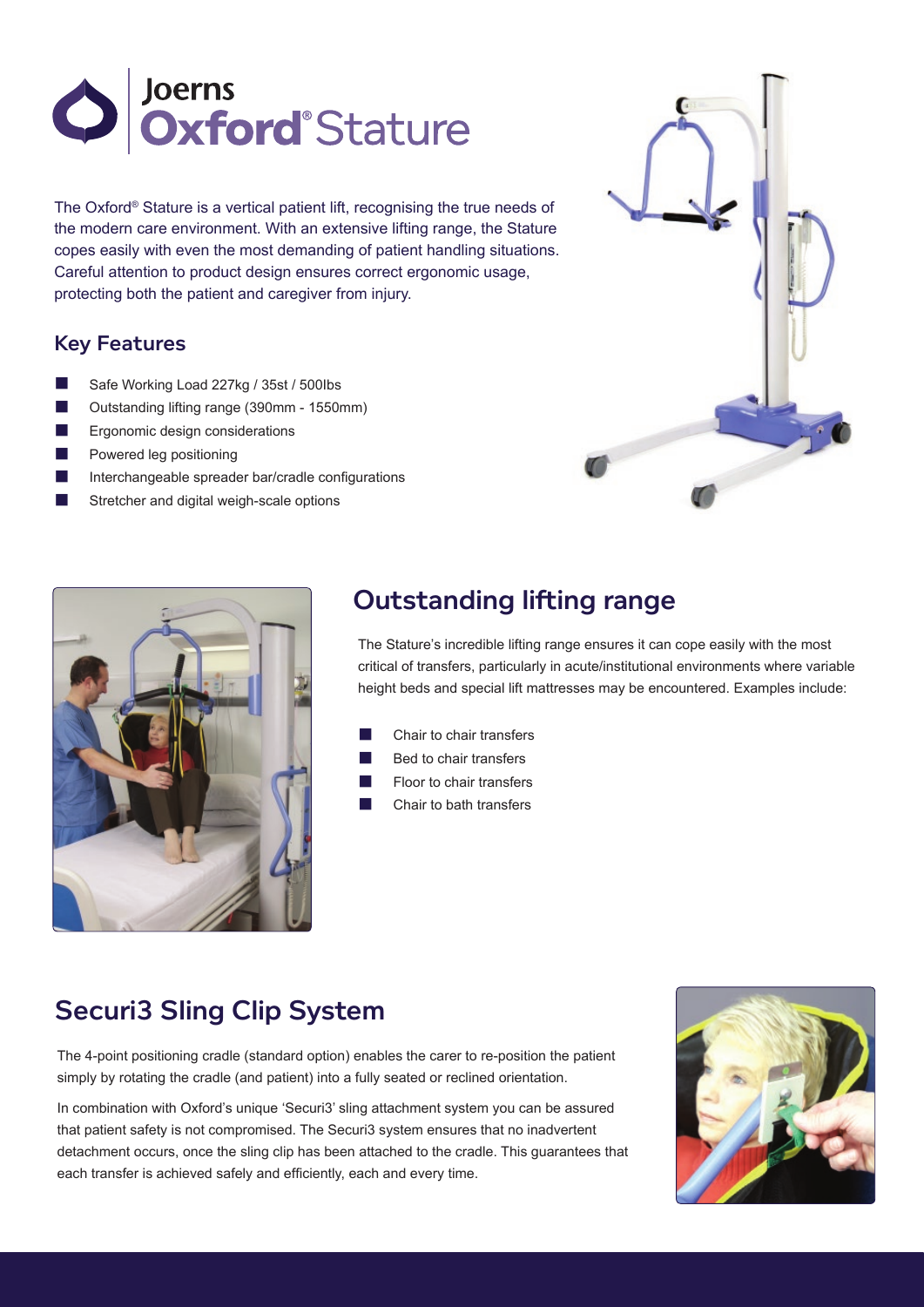# Ergonomic design considerations

The Stature was designed with the five key principles of moving and handling in mind. This direct correlation ensures Oxford's lift designs are simple, safe and above all comfortable to use.

This view is shared by our clinical consultant team, who have assisted us in conducting detailed usability surveys to ensure the Stature meets the true needs of the patient, carer and the environment in which it operates.



Foot 'push pad' helps reduce the force needed to initiate forward movement.



Over-sized push handle for improved handling and manoeuvrability.



Hand control clip ensures convenient storage when not in use.



### Powered leg positioning

The Stature incorporates two powerful electric motors which open and close the legs automatically via the hand control. In addition, the unique 'swan-neck' leg design allows the lift to get close to obstacles such as large chairs, bulky commodes and wheelchairs.



### Interchangeable spreader bar/cradle and weigh-scale options

One of the restrictions of using certain lifts is the type of slings you can use. The Stature however, with its interchangeable spreader bar and cradle options, gives you a choice of sling systems.

The Stature can also be fitted with an optional digital weigh-scale device to aid patient monitoring. This Class III certified weigh-scale is extremely compact and has a dual screen display for ease of use.





Manual or powered 4-point cradles



6-point spreader bar **6-point adjustment cradle for** 6-point adjustment cradle for use with a stretcher



Digital weigh-scale (Class III)



- Use a wide stable base **2**
- Ensure a comfortable firm grasp **3**
- Keep spine close to neutral **4**
- Make sure movement is smooth **5**